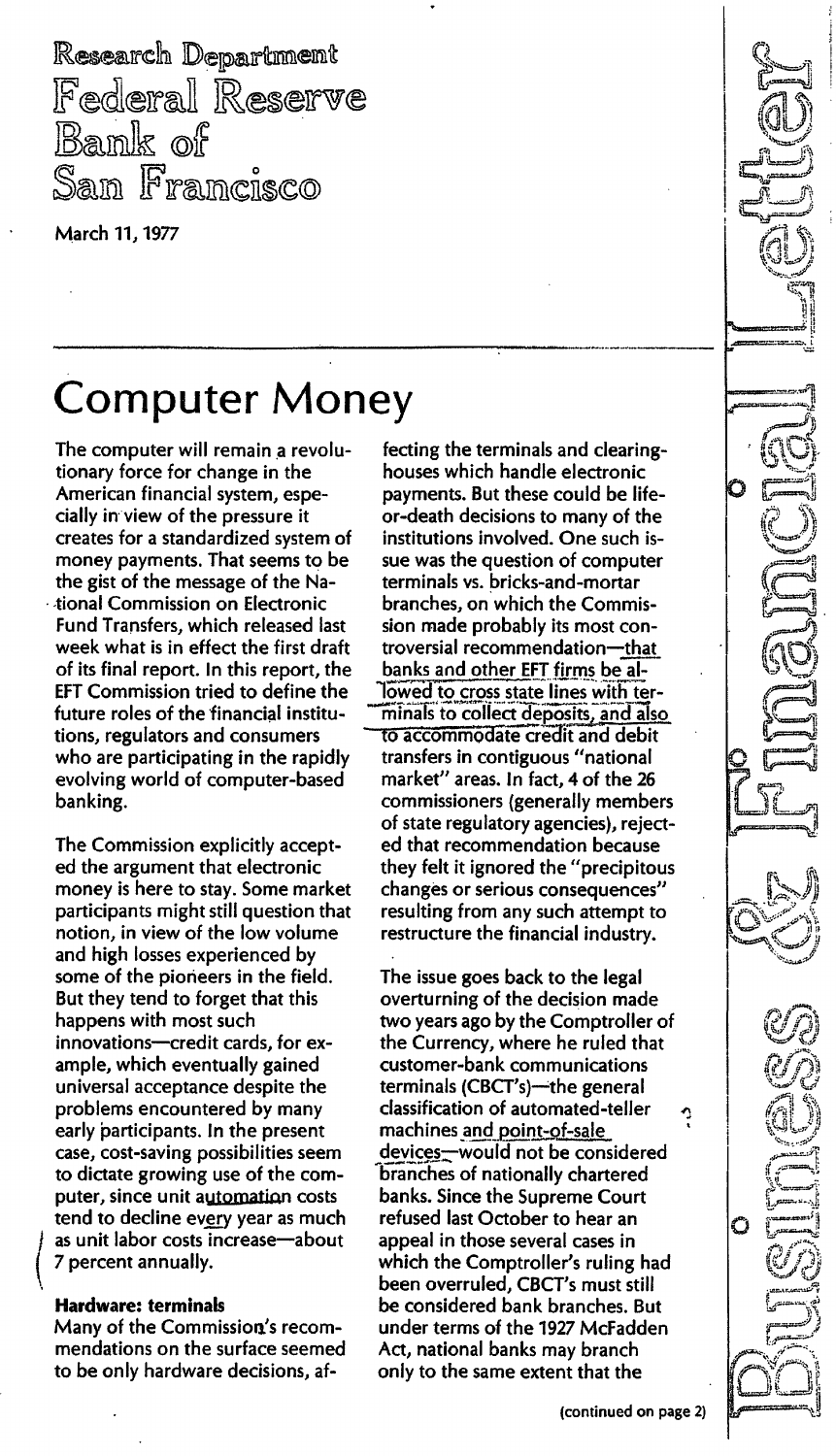Research Department Federal Reserve Bank of .<br>San Francisco

Opinions expressed in this newsletter do not necessarily reflect the views of the management of the Federal Reserve Bank of San Francisco, nor of the Board of Governors of the Federal Reserve System.

states in which they are located permit their state-chartered banks to branch-which means not at all in unit banking states.

The EFT Commission recommended lifting restrictions on national-bank CBCT's within individual states, and moreover permitting state-wide branching for all financial institutions. The Commission also would have Congress permit the interstate deployment of terminals (between contiguous states) for all Federally regulated financial institutions after some fixed date. Under this approach. individual states would then be forced to change restrictive branching laws if they wanted statechartered institutions to have a fair chance to compete. Otherwise, the Commission would recommend that both state- and federallychartered depository institutions be empowered to offer debit services (but not deposit taking) nationally through terminal-based EFT systems.

#### **Hardware: clearinghouses**

The Commission also considered several policy issues surrounding the operation of automated clearinghouses (ACH's). These facilities clear payments in the same way that conventional clearinghouses handle checks, but they do so much more efficiently by substituting magnetic tapes for checks and other paper items. ACH's have been organized regionally by groups of

financial institutions that establish members' responsibilities and operational procedures. Two of the 28 ACH's now operating-one in Chicago and the other in New Yorkare privately operated. In all other cases, regional Federal Reserve banks provide the facilities for the clearing operations, at no charge to users.

The operation of these 28 ACH's has been oriented to specific geographic areas, but the Federal Reserve plans an experimental link-up of several ACH's to provide an interregional exchange of electronic items. On this point, the EFT Commission left undecided the question of whether private or public entities should operate the national EFT network which may ultimately develop from regional link-ups. In addition, it argued that for the foreseeable future, the Federal Reserve should not get into the business of offering point-of-sale switching and clearing facilities for stores or other merchant locations, and it should not discriminate against private firms that might want to offer their own clearing networks.

The Commission recommended that the Federal Reserve charge banks for the ACH services it now provides free, but with "due consideration" to the reserve balances held by participating member banks. In addition, it argued that the Fed should force bank-run ACH's which operate with a Fed computer to permit access to any

 $\overline{2}$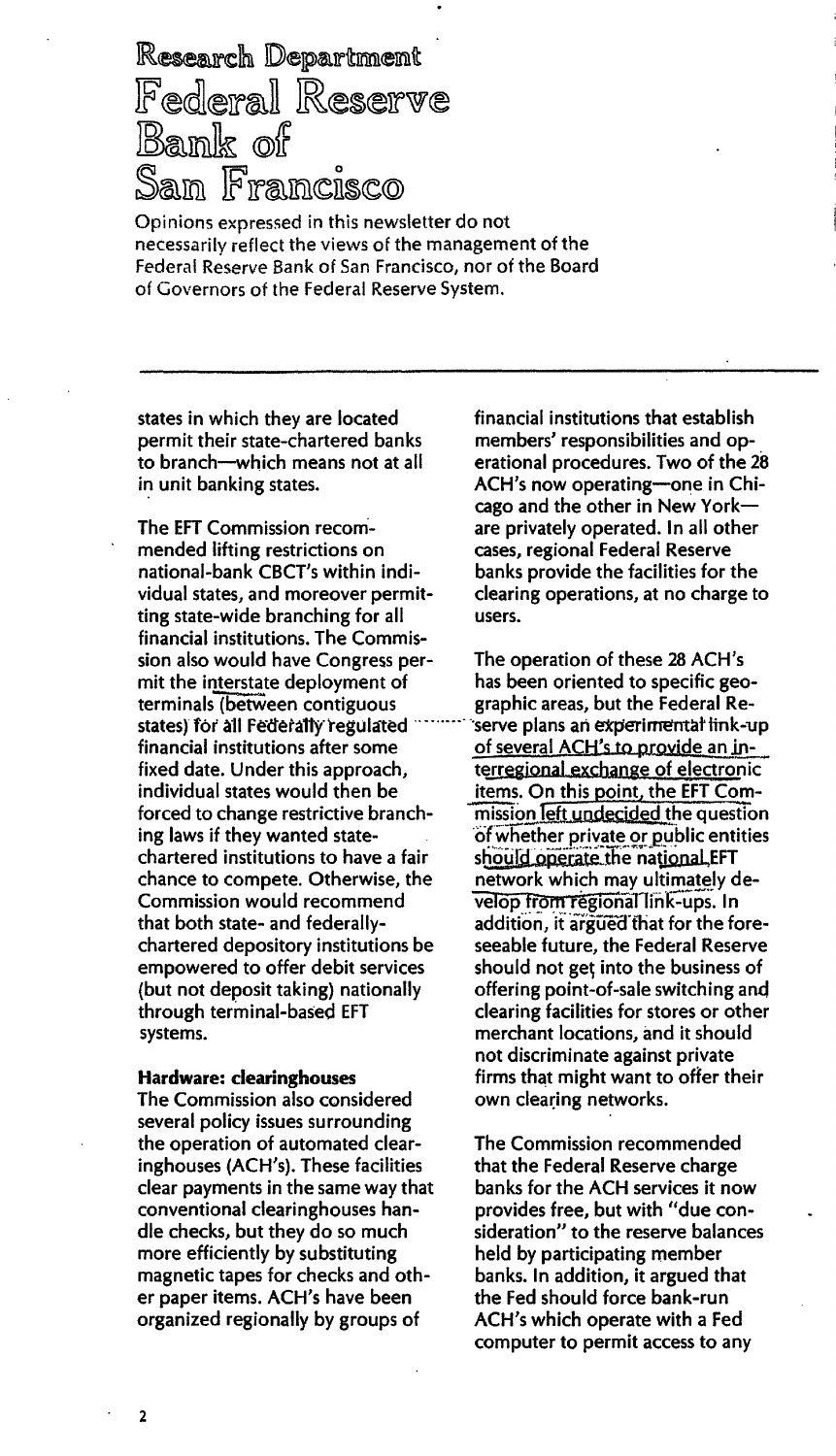kind of depository institution that wants.to join.

#### **Basic issue: consumers**

Throughout the report, the Commission emphasized its primary concern with the welfare of the American consumer in any new electronic system. It said that consumers can benefit in a number of significant ways from EFTS, primarily from a more convenient, secure, and less expensive method of payment. To secure these benefits, however, legislation might be required to set forth consumers' specific rights and responsibilities.

The report recommended that financial institutions generally be liable for all billing and crediting errors in an EFT system, unless they couTd prove fraud or negligence on the part of customers. However, consumers would have to report statement errors within "a reasonable time" to obtain redress. Financial institutions would not have to utilize a specific type of form or descriptive bill, although competitive pressures would probably force them to provide adequate reports to consumers.

The Commission did not side with all consumer demands. It saw no problem with the loss of "float," or payment delays from checks in the process of collection. It found scant evidence that consumers would be damaged by the loss of ability to stop payments, especially since "only 0.29 percent" of all checks

are actually stopped in the present system. Both problems of this type must still be dealt with, involving as they do some intrusion into what consumers might consider their inalienable rights. At the same time, the Commission expressed fears that EFT would create the potential for increased abuse of personal privacy. It said that government access to computerized financial records should be obtained only with the depositor's permission or with a court order, and it called on Congress to pass legislation to safeguard consumer rights in this respect.

The Commission's final report, due this fall, may not add much to the just-released interim report. The fireworks may come later, when Congress tries to evaluate the merits of the Commission's recommendations amid all the conflicting pressures generated by consumers, regulators, banks, thrift institutions, and myriad other interests. (For example, small banks in unit banking states have already objected strenuously to the proposal to permit interstate operation of electronic terminals.) Nonetheless, the EFT Commission report, like other recent studies of the nation's financial system, underlines the fact that technological and other pressures are pushing the nation in the direction of a simplified type of payments system operating through a standardized type of depository institution.

William Burke